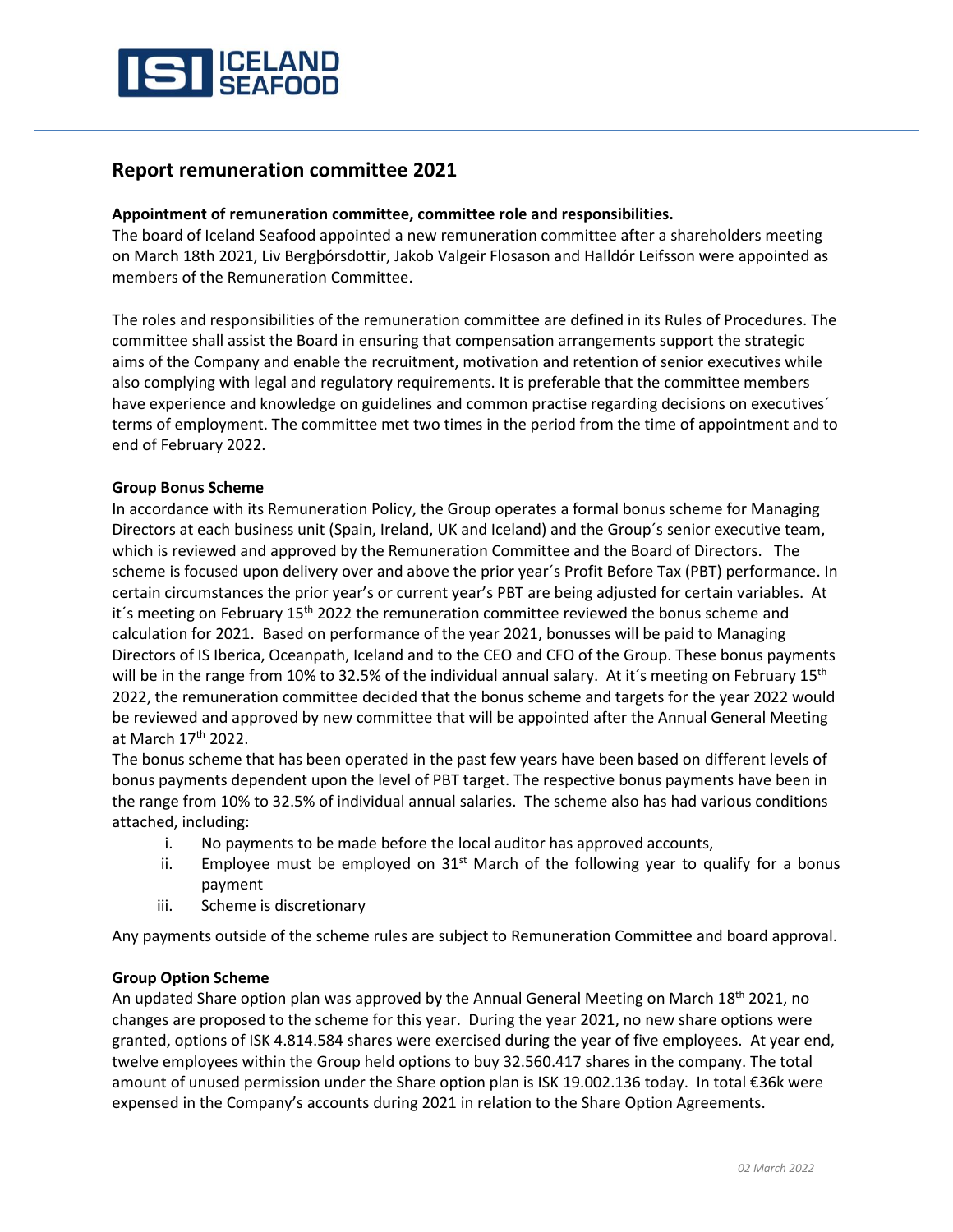

## **Remuneration to Board of Directors and Group executive management**

The table below set out the remuneration to Board of Directors and executive management:

|                                                       |      |      | Shares at 2021 |
|-------------------------------------------------------|------|------|----------------|
|                                                       | 2021 | 2020 | year end*      |
|                                                       | 55   | 46   | 1.200          |
|                                                       | 28   | 20   | 276.998        |
|                                                       | 27   | 20   | 278.998        |
|                                                       | 29   | 26   |                |
|                                                       | 27   | 26   | 273.998        |
| Gunnlaugur K Hreinsson, Alternate Board Member        | 3    |      | 14.997         |
|                                                       |      | 11   | 1.212          |
|                                                       | 327  | 335  | 294.000        |
|                                                       | 211  | 217  | 550            |
| Total salaries and benefits for the BOD and executive |      |      |                |
|                                                       | 707  | 704  | 1.141.953      |

The table below shows the breakdown of remuneration to executive management in 2021 and 2020.

| <b>Executive management remuneration 2021</b> |  |
|-----------------------------------------------|--|
|-----------------------------------------------|--|

|                        | <b>Base salary</b> | <b>Allowances</b> | Bonus* | Total |
|------------------------|--------------------|-------------------|--------|-------|
| Bjarni Ármannsson, CEO | 320                |                   | $\sim$ | 327   |
| Reynir Jónsson, CFO    | 200                |                   |        | 211   |
|                        | 520                | 18                | -      | 538   |

#### **Executive management remuneration 2020**

|                        | <b>Base salary</b> | <b>Allowances</b>        | Bonus* | Total |
|------------------------|--------------------|--------------------------|--------|-------|
| Bjarni Armannsson, CEO | 309                | $\overline{\phantom{a}}$ | 26     | 335   |
| Reynir Jónsson, CFO    | 193                |                          |        | 217   |
|                        | 502                |                          | 43     | 552   |

### **Proposals for AGM**

The Board of Directors proposes that the remuneration to Board members for the year 2022 will be as follow:

- o Chairman of the Board ISK 700,000 per month
- o Other Board Members ISK 350,000 per month
- o Alternate Board Member ISK 100,000 per meeting
- o Chairman of Audit Committee ISK 100,000 per meeting